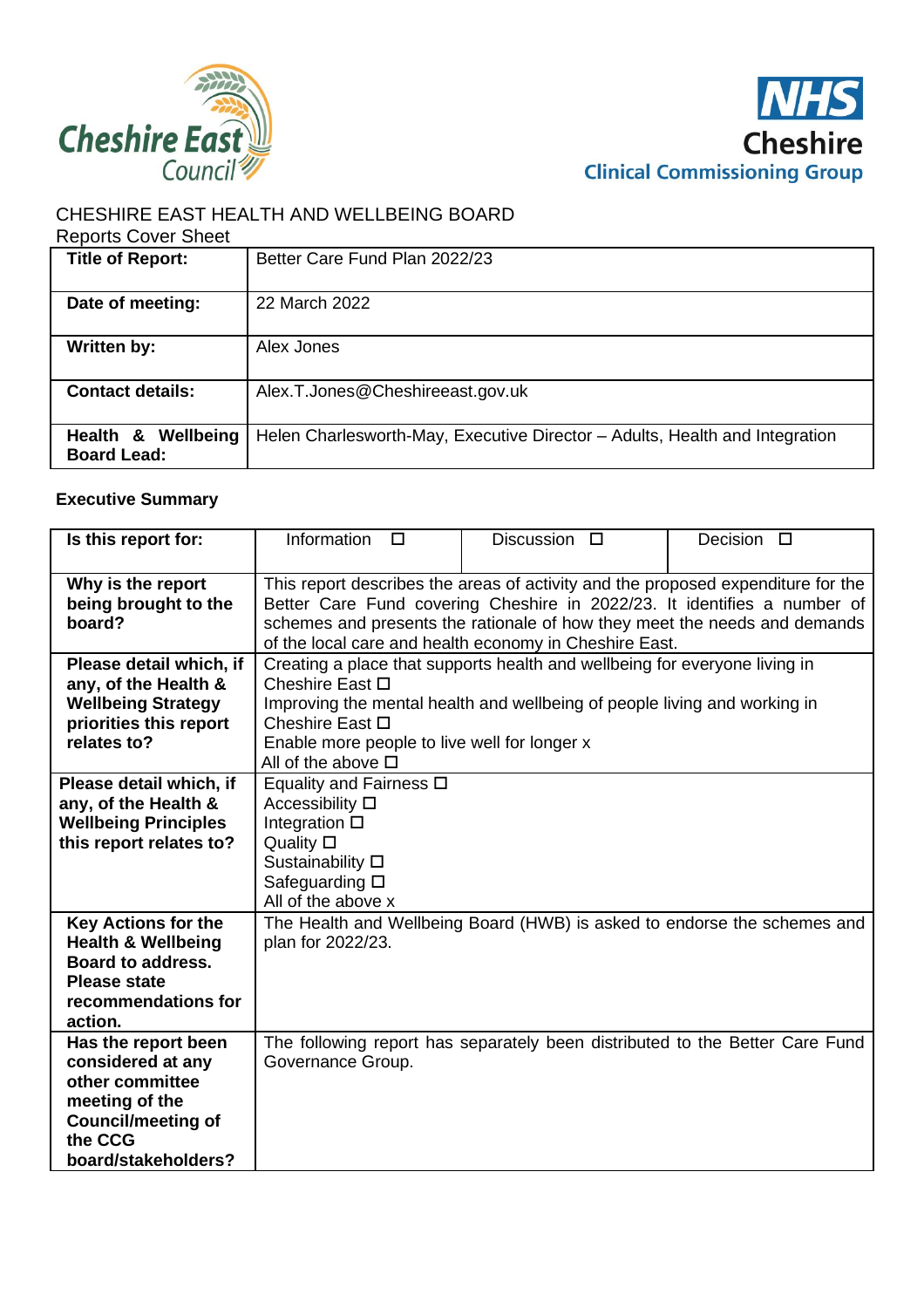| Has public, service<br>user, patient<br>feedback/consultation<br>informed the<br>recommendations of<br>this report?                  | No  |
|--------------------------------------------------------------------------------------------------------------------------------------|-----|
| If recommendations<br>are adopted, how will<br>residents benefit?<br><b>Detail benefits and</b><br>reasons why they will<br>benefit. | N/A |

# **1 Report Summary**

1.1 That Health and Wellbeing Board endorses the BCF schemes and associated expenditure which is outlined in this plan.

# **2 Recommendations**

2.1 That the Health and Wellbeing Board notes and endorses the Better Care Fund plan for 2022/23 which includes: vision for adult social care, priorities for 2022/23, governance changes, schemes for 2022/23, metric performance, income and expenditure.

# **3 Reasons for Recommendations**

3.1 This report forms part of the monitoring arrangements for the Better Care Fund.

# **4 Impact on Health and Wellbeing Strategy Priorities**

4.1 This report supports the Health and Wellbeing Priority of Ageing Well.

### **5 Background and Options**

- 5.1 The BCF provides a mechanism for joint health and social care planning and commissioning, bringing together ring-fenced budgets from Clinical Commissioning Group allocations, the Disabled Facilities Grant and the iBCF. Since 2015, the Government's aims around integrating health, social care and housing, through the Better Care Fund (BCF), have played a key role in the journey towards personcentred integrated care. This is because these aims have provided a context in which the NHS and local authorities work together, as equal partners, with shared objectives.
- 5.2 Local BCF plans are subject to national conditions and guidance. Local plans are monitored through NHS England and there are strict timelines regarding submission of plans for both regional and national assurance of plans to take place.

### 5.3 **Vision for adult social care**

- 5.4 Recently the government published the policy paper entitled 'People at the Heart of Care: adult social care reform white paper'. The white paper sets out a 10-year vision for adult social care and provides information on funded proposals that we will implement over the next 3 years.
- 5.5 The white paper has a particular focus on 3 key objectives: 1.How we will support people to have choice, control and independence. 2.How we will provide an outstanding quality of care. 3.How we will ensure that care is provided in a way that is fair and accessible to everyone who needs it.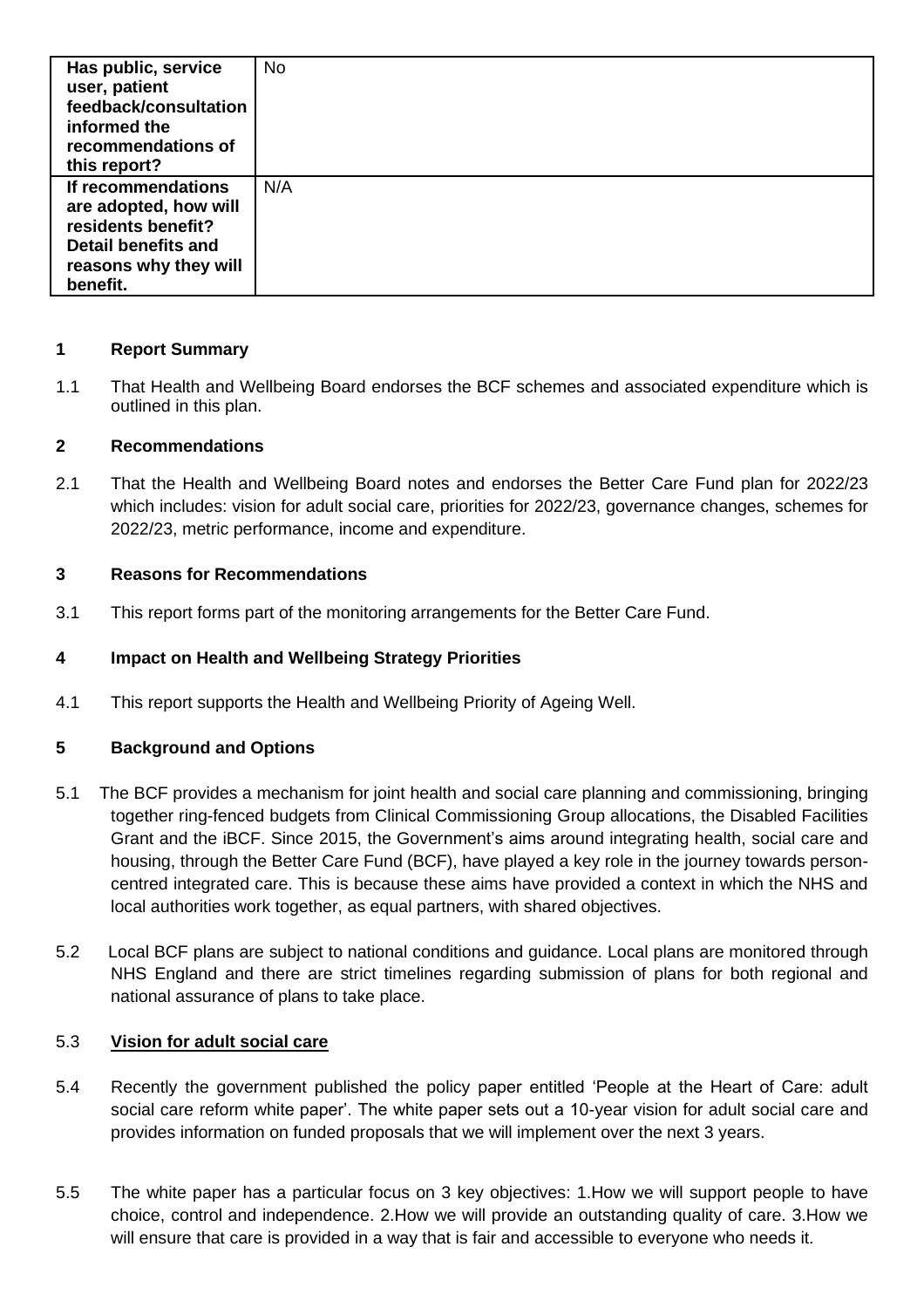- 5.6 Supporting social care reform there was an announcement made at the Spending Review in October 2021 detailing how £5.4 billion over 3 years would be deployed. £3.6 billion to pay for the cap on care costs, the extension to means test, and support progress towards local authorities paying a fair cost of care, which together will remove unpredictable care costs. £1.7 billion to improve social care in England, including at least £500 million investment in the workforce.
- 5.7 Some of these monies are in areas which are included within the Better Care Fund, with the Better Care Fund therefore growing over the next 3 years. One such area is more money being made available to support the Disabled Facilities Grant which will enable changes to be made to people's property so they can be discharged from hospital in a timely manner and continue to live independently in the community.

# 5.8 **Priorities for 2022/23**

- 5.9 A number of priorities have emerged throughout 2021-22 and into 2022-23:
- 5.10 Ensuring provider market risk management oversight the council, CCG and hospital trusts have established a number of tools to appropriately manage the care home and domiciliary care market. These include the use of a quality dashboard, capacity tracker, bed vacancy management. Tangible results from this work to-date have included targeting low quality homes for intervention by deploying district nurses. There are strong relationships between partners to highlight and share system risk information and then to deploy appropriate resources. A narrative care market strategic overview is produced on a regular basis, strategic data is produced, and a live strategic risk register is maintained.
- 5.11 Increase collaborative commissioning partners have come together to commission and procure services together and develop market strategy, this includes the carers hub, community equipment and assistive technology services. This collaborative commissioning approach also extends to the production of strategy for example jointly producing a Market Position Statement (MPS) and Live Well for longer strategy. The MPS provides key messages for Providers and summarises the supply and demand in a local authority area. The MPS brings together local information and analysis relating to commercial opportunities within the public health, health, and social care market in that area. The MPS also provides details of the Council's strategic commissioning approach, and how Commissioners and Provider can work together to achieve outcomes for local people.
- 5.12 Effective contract management partners have also transferred responsibility for contract management and service delivery where appropriate. For example the sourcing and commissioning of Discharge to Assess, Pathways 1,2 and 3 placements has transferred from CHC nurses to the Cheshire East Borough Council Brokerage function. Further examples include the transfer of the responsibility for commissioning and contracting the British Red Cross services.
- 5.13 Increasing out of hospital resource There has been an increased focus on ensuring greater community resource and step down capacity is in place to assist the system. For example a General Nursing Assistant service has been commissioned. This service provides an additional 7 GNA staff within the CCICP IPOCH team for a period of 12 months. These additional staff would be utilised across South Cheshire and the Congleton area of East Cheshire to support patients requiring domiciliary care that would normally be delivered by Local authority. Other community resources include; British Red Cross hospital avoidance and step-down services, Rapid response, community and mental health reablement.
- 5.14 Partners have worked more collaboratively on system planning for example partners have produced the Cheshire East System Flow Plan for second half of the financial year 2021-22 (H2). It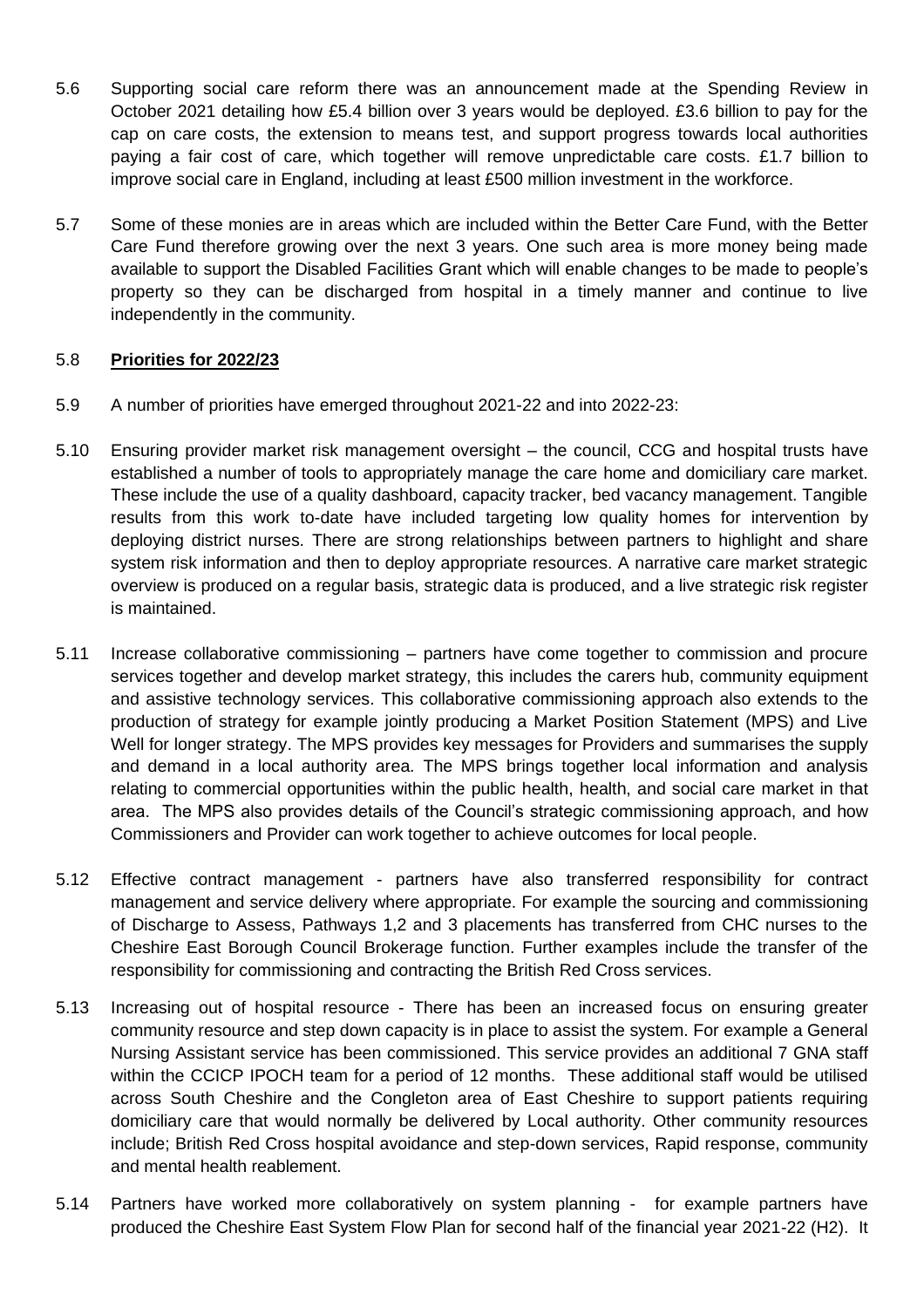was formerly known as the 'winter plan' but as a system we recognised that capacity and demand fluctuations occur across the year and can be planned for to safely and effectively manage the flow of patients throughout the Health & Social Care system. The system flow plan includes a number of schemes; primary care access, GP's aligned to care homes, community pharmacists, mental health crisis line, weekend escalation policy

- 5.15 A focus on reducing length of stay A community LOS report is produced and reviewed with each acute Trust on a weekly basis where we review at our joint governance call each person and there identified exit – move on plan. In terms of hospital oversight for patients who are in hospital for over 14- 21 days a review of their length of stay is completed on a weekly basis with IDT, Bed Managers and the ward sisters to identify exit plans and unblock any obstacles that is preventing a discharge. An action plan is produced following on from the review, the most recent review identified the following actions: Clear communication plan to be rolled out over 4week period, Review current process, Ensure early identification of patients with a LOS 21days +, Escalation time frames to be agreed by all stakeholders, Using data to clearly identify themes, Test new processes/pathways using improvement methodology.
- 5.16 Transfer of care hubs work is underway in the system to develop transfer of care hubs. A 'Transfer of Care Hub' is a single route for arranging all support for people leaving hospital and should facilitate access to long term support arrangements for those that require it. Agreed functions: The Hub would receive information about individual patients (on a Transfer of Care form) which will include a recommendation for the support required. There will be the option for more detailed MDT conversations where required due to complexity of need or risk. There will be pathways from the Hub to a range of short-term services which will allow the Hub to make the appropriate support arrangements for each individual leaving hospital. The care coordinator for each individual will be agreed at the Hub. The Hub will be supported by an IT system that allows for real time information to be accessed by all partners and to which they can all contribute. There will be pathways from the Hub to a range of long-term services for those assessed as requiring support following the period of assessment.
- 5.17 Age well The age well programme is underway with an SRO appointed and project support in place. The draft terms of reference has been produced with identified leads to the attend the ageing well programme board with monthly meetings in place. Crucially in Cheshire East the CCG governing body agreed the Age well programme approach in Cheshire East and agreed that funding could be recurrent to support the intended aims of the project. Key components of the age well programme include the 2 hour response, enhanced health in care homes and anticipatory care. Its been noted that the anticipatory care framework is due to be published. The current pressures within the system have been noted for example those seen in the domiciliary care market. In respect of the enhanced health in care homes work which has taken place to date has focused on what providers need, what the gaps are, priority areas, what is realistic. Its noted that the individual projects in Cheshire East will be in place by the end of March 2022.

### 5.18 **Governance changes**

- 5.19 The Health & Care Act 2021 (currently at the bill stage) sets out reforms with the intention of delivering a more integrated provision for health and social care. The current position is that local authorities cannot have committees or arrangements with NHS bodies, other than in a limited way under S75 NHS Act 2006.
- 5.20 The new Act will provide a statutory framework for collaboration between NHS providers, local authorities and others, to enable them to form joint committees, pool funds and make joint arrangements for the discharge of functions.
- 5.21 Until we are able to legally set up a Joint Committee (other than our S75 committee) we will operate as a 'Committee in Common'. This is a committee of two or more organisations who meet for a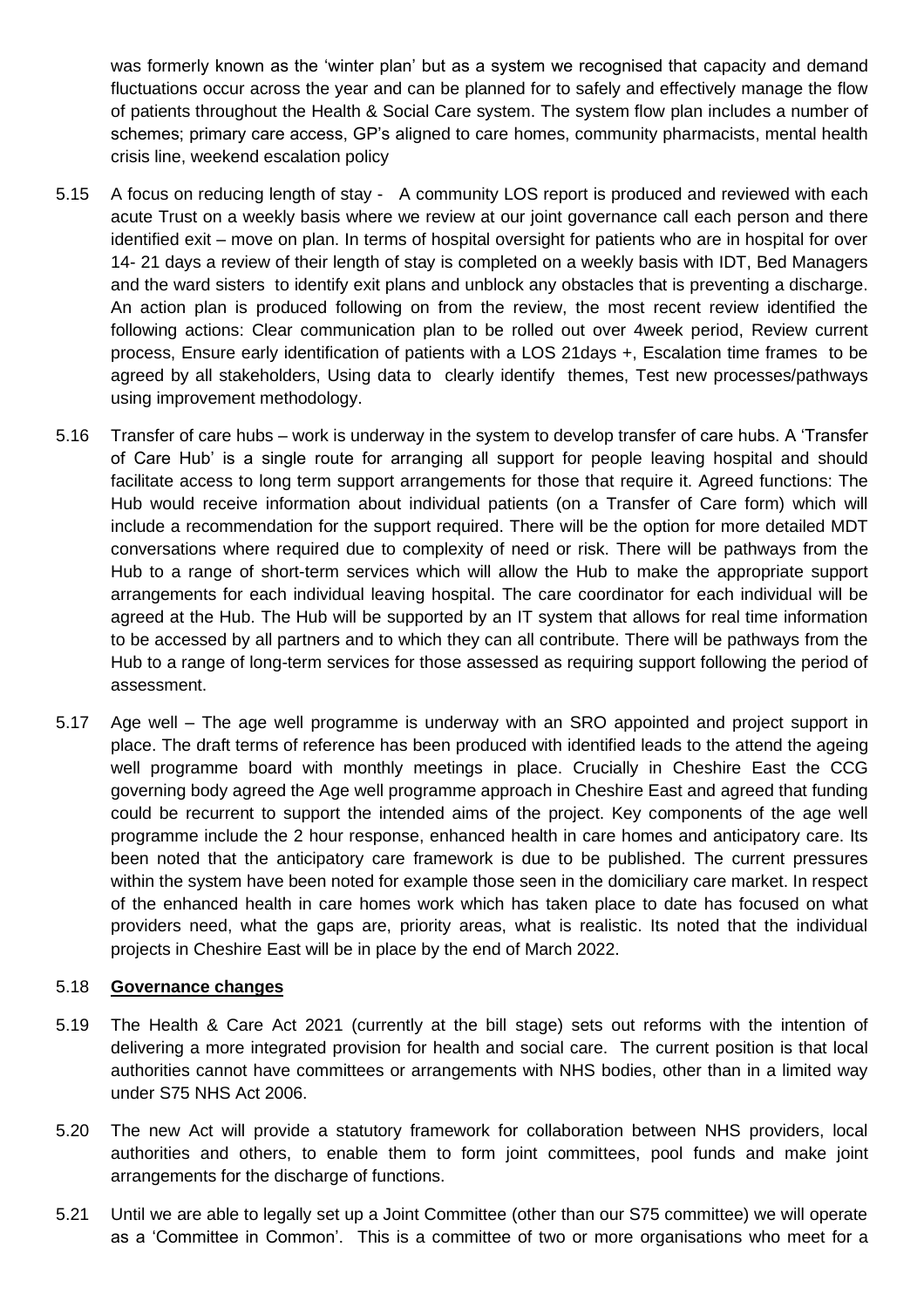mutual purpose with a consistent agenda, but where each organisation makes its own decision under its own delegated authority, albeit ideally for the benefit of the overall Place.

5.22 Implementation of the Act has been delayed until 1 July 2022, but we are working to have shadow arrangements in place from April 2022 (the original proposed implementation date). This will take the form of a 'Committee in Common' as well as our S75 Joint Committee with the CCG. Any further integration beyond the existing activities included in the BCF would be subject to the normal Cheshire East Council governance procedures for approval, including whether the existing S75 agreement is widened or whether a new separate additional S75 agreement is created. (this is importance given that the S75 outlines key issues such as risk sharing)

### 5.23 **Schemes for 2022/23**

- 5.24 There are 19 Schemes funded through Winter pressures, iBCF and BCF for 2022-23:
- 5.25 The exact scheme amounts are based on 2021/22 original budgets the amounts for 2022/23 are yet to be fully confirmed. We are awaiting the national guidance on the Minimum amounts to be Pooled (the amount of uplift is mandated) and in addition, the Local Government Pay Award for 2021/22 is still to be formally finalised and this is used as the measure for uplifting the relevant schemes (for example, the BCF Reablement scheme where the vast majority of expenditure incurred is staffing related). It is also noted that the scheme 19 is added to the plan for 2022/23 which will impact the expenditure of the plan noted in section 5.28.

| Scheme<br>ID    | <b>Scheme Name</b>                                                                                                                                                                 | Source of<br>Funding        | Expenditure<br>(E) |
|-----------------|------------------------------------------------------------------------------------------------------------------------------------------------------------------------------------|-----------------------------|--------------------|
| $\mathbf{1}$    | ibcf Block booked beds                                                                                                                                                             | <b>iBCF</b>                 | £363,297           |
| $\overline{2}$  | ibcf care at home hospital retainer                                                                                                                                                | <b>iBCF</b>                 | £40,000            |
| 3               | ibcf rapid response                                                                                                                                                                | <b>iBCF</b>                 | £797,473           |
| $\overline{4}$  | ibcf social work support, ibcf Winter Additional Social Care<br>staff to prevent people from being delayed in hospital,<br><b>iBCF Social Work Team over Bank Holiday weekends</b> | <b>iBCF</b>                 | £578,124           |
| 5               | <b>IBCF</b> 'Winter Schemes                                                                                                                                                        | <b>iBCF</b>                 | £500,000           |
| $6\phantom{1}6$ | iBCF Enhanced Care Sourcing Team (8am-8pm)                                                                                                                                         | <b>iBCF</b>                 | £440,463           |
| $\overline{7}$  | iBCF Improved access to and sustainability of the local<br>Care Market (Home Care and Accommodation with Care)                                                                     | <b>iBCF</b>                 | £5,764,035         |
| 8               | <b>BCF Disabled Facilities Grant</b>                                                                                                                                               | <b>DFG</b>                  | £2,342,241         |
| 9               | <b>BCF Assistive technology</b>                                                                                                                                                    | Minimum CCG<br>Contribution | £757,000           |
| 10              | BCF British Red Cross 'Support at Home' service                                                                                                                                    | Minimum CCG<br>Contribution | £297,570           |
| 11              | <b>BCF Combined Reablement service</b>                                                                                                                                             | Minimum CCG<br>Contribution | £4,771,325         |
| 12              | <b>BCF Safeguarding Adults Board (SAB)</b>                                                                                                                                         | Minimum CCG<br>Contribution | £422,380           |
| 13              | <b>BCF Carers hub</b>                                                                                                                                                              | Minimum CCG<br>Contribution | £398,000           |
| 14              | BCF Programme management and infrastructure                                                                                                                                        | Minimum CCG<br>Contribution | £411,558           |
| 15              | <b>BCF Winter schemes CCG</b>                                                                                                                                                      | Minimum CCG<br>Contribution | £527,800           |
| 16              | <b>BCF Homefirst schemes CCG</b>                                                                                                                                                   | Minimum CCG<br>Contribution | £18,693,933        |
| 17              | <b>BCF Trusted assessor service</b>                                                                                                                                                | Minimum CCG<br>Contribution | £94,000            |
| 18              | <b>BCF Carers hub</b>                                                                                                                                                              | Minimum CCG<br>Contribution | £324,000           |
| 19              | <b>Community Equipment</b>                                                                                                                                                         | Minimum CCG                 | £1,400,000         |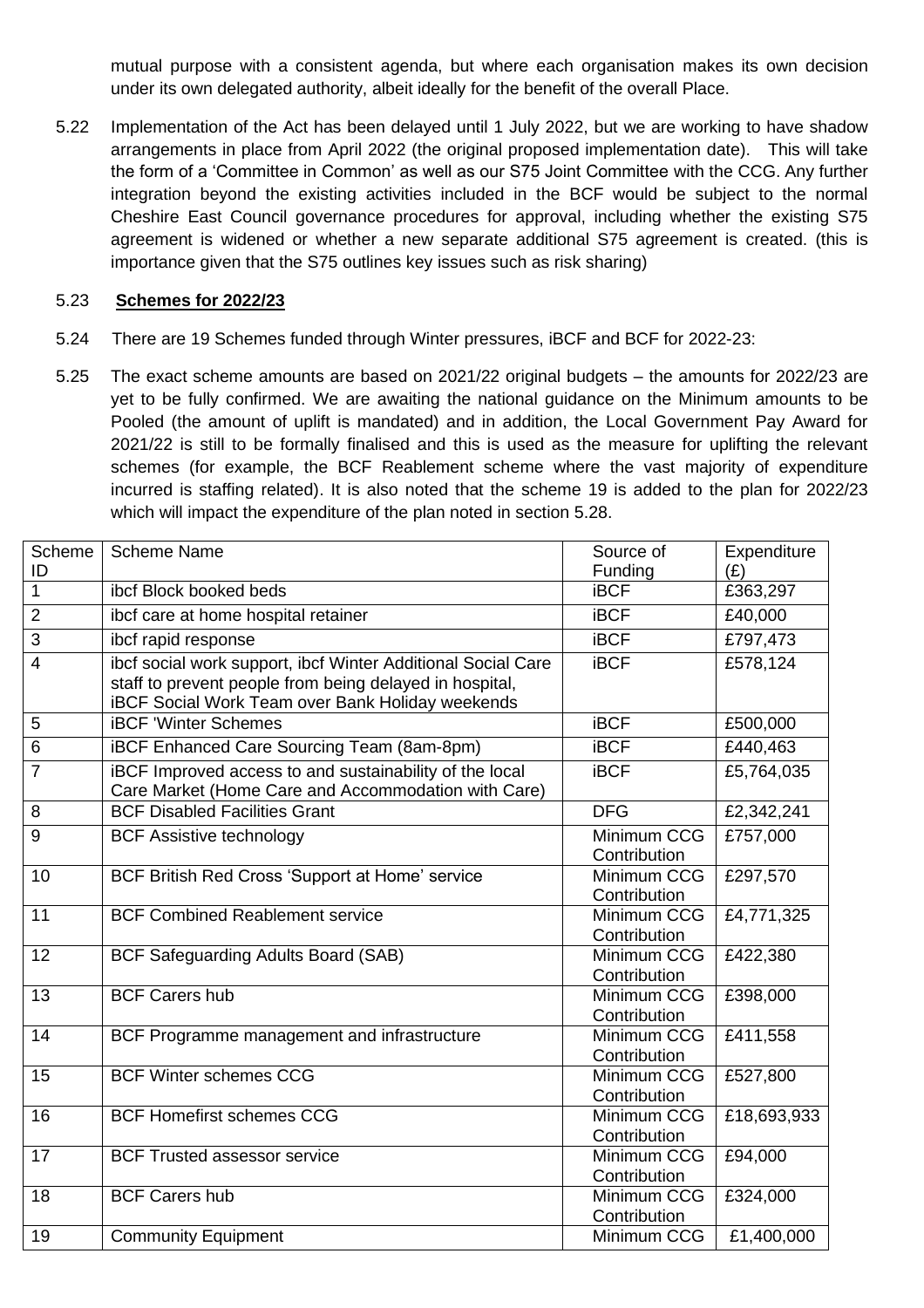# 5.26 **Metric performance**

5.26 The tables below include the BCF metrics and expected performance for 2021/22. Once at yearend the anticipated performance for 2022/23 will be set in collaboration with partners. To set planned 22/23 performance in April 2022 will be based on information up to February 2022 (available mid-April).

| 8.1 Avoidable admissions<br>Latest Data as at: March 2020 (from February 2021 Release)                                               |                                                          |                      |                   |                 |                        |                                                                                                                                                                                                                                                                                               |
|--------------------------------------------------------------------------------------------------------------------------------------|----------------------------------------------------------|----------------------|-------------------|-----------------|------------------------|-----------------------------------------------------------------------------------------------------------------------------------------------------------------------------------------------------------------------------------------------------------------------------------------------|
| Data source: NHS Digital - NHS Outcomes<br>Framework Indicators - February 2021 Release                                              | $19 - 20$<br>Actual                                      | $20 - 21$<br>Actual  | $21 - 22$<br>Plan | $21 - 22$       | <b>Actual Comments</b> |                                                                                                                                                                                                                                                                                               |
| Unplanned hospitalisation for chronic ambulatory<br>care sensitive conditions<br>(NHS Outcome Framework indicator 2.3i)              | 776.9                                                    | 770.3<br>(estimated) | 765.5             | See<br>comments | authorities.           | The results for this metric are published annually. The<br>next publication is due to be in February 2022 but this<br>will be for the figures for 2020/21. 2021/22 figures will<br>not be published until February 2023. NHS England are<br>looking into accessing more recent data for local |
| 8.2 Length of Stay<br>Latest Data as at: October 2021<br>Data source: NHS England SUS time series data (via Better Care Exchange)    |                                                          |                      | 21-22 03 21-22 04 | Latest          | Previous               |                                                                                                                                                                                                                                                                                               |
| Percentage of in patients, resident in the HWB,<br>who have been an inpatient in an acute hospital<br>for:                           | Proportion of inpatients resident<br>for 14 days or more | Plan<br>15.8%        | Plan<br>16.5%     | Month<br>13.1%  |                        | <b>Month Comments</b><br>14+ LOS is 1.5 percentage points lower than<br>last month and is 2.7 percentage points below<br>14.6% the Qtr 3 Plan. It is, however, 1.5 percentage<br>points higher than the England figure.                                                                       |
| i) 14 days or more<br>ii) 21 days or more<br>As a percentage of all inpatients<br>(SUS data - available on the Better Care Exchange) | Proportion of inpatients resident<br>for 21 days or more | 7.7%                 | 8.0%              | 8.4%            | 9.1%                   | 21+ LOS is 0.7 percentage points lower than<br>last month but is 0.7 percentage points higher<br>than the Qtr 3 Plan. It is also 2.2 percentage<br>points higher than the England figure.                                                                                                     |

#### 8.3 Discharge to normal place of residence

Latest Data as at: October 2021

| Data source: NHS England SUS time series data (via Better Care Exchange)                                                | $21 - 22$<br>Plan | Latest<br><b>Month</b> | <b>Previous</b> | <b>Month Comments</b>                                                                                                                                                                                                    |
|-------------------------------------------------------------------------------------------------------------------------|-------------------|------------------------|-----------------|--------------------------------------------------------------------------------------------------------------------------------------------------------------------------------------------------------------------------|
| Percentage of people, resident in the HWB, who are discharged from acute hospital to their normal<br>place of residence | 89.0%             | 89.9%                  |                 | The latest month is 0.7 percentage points<br>higher than last month and is 0.9 percentage<br>points higher than the 21-22 plan. This<br>89.2% month, however, is 2.9 percentage points<br>lower than the England figure. |

#### 3.4 Residential Admissic

| Latest Data as at, Ottober 2021<br>Data source: Cheshire East Council Adults case<br>management system                                               |                    | $19 - 20$<br>Plan | $19 - 20$<br>Actual | $20 - 21$<br>Actual | $21 - 22$<br>Plan | Latest<br>Month<br>(Plan) | Latest<br>Month | (Actual) Comments                                                                                                                           |
|------------------------------------------------------------------------------------------------------------------------------------------------------|--------------------|-------------------|---------------------|---------------------|-------------------|---------------------------|-----------------|---------------------------------------------------------------------------------------------------------------------------------------------|
|                                                                                                                                                      | <b>Annual Rate</b> | 600.9             | 761.2               | 496.9               | 580.7             | 338.9                     |                 | The annual rate, as at the latest month, is<br>381.3 42.4 higher than the planned rate. This<br>equates to 39 more admissions than expected |
| Long-term support needs of<br>older people (age 65 and<br>over) met by admission to<br>residential and nursing care<br>homes, per 100,000 population | Numerator          | 530               | 672                 | 443                 | 530               | 309                       |                 | at this point in the year.<br>348 48% of admissions were admissions to nursing<br>care.                                                     |
|                                                                                                                                                      | Denominator        | 88.205            | 88,280              | 89,148              | 91.265            | 91,265                    |                 | N.B. In year figures are provisional and may<br>change following data validation for annual<br>91,265 data returns                          |

Long-term support needs of older people (age 65 and over) met by admission to residential and nursing care homes, per 100,000 population (aged 65+) population projections are based on a calendar year using the 2018 based S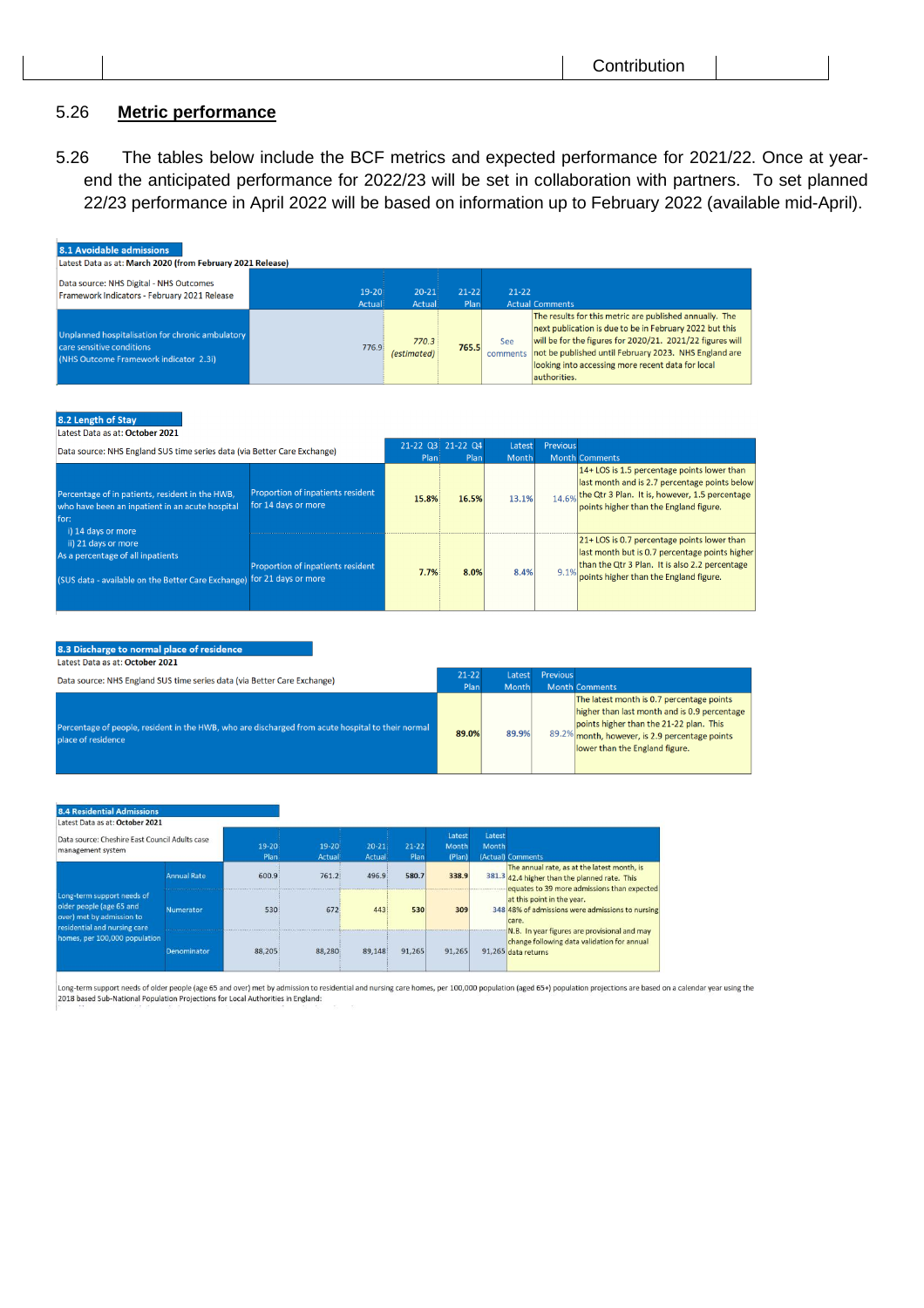

### 5.28 **Income and Expenditure**

5.29 The following table describes the budget for the Better Care Fund and the anticipated expenditure:

| <b>Running Balances</b>            | Income      | Expenditure |
|------------------------------------|-------------|-------------|
| <b>DFG</b>                         | £2,342,241  | £2,342,241  |
| Minimum CCG Contribution           | £27,208,192 | £27,208,192 |
| <b>iBCF</b>                        | £8,449,929  | £8,449,929  |
| <b>Additional LA Contribution</b>  | £0          | £Ο          |
| <b>Additional CCG Contribution</b> | £0          | £0          |
| <b>Total</b>                       | £38,000,362 | £38,000,362 |

|                                  | Minimum    |             |
|----------------------------------|------------|-------------|
|                                  | Required   | Planned     |
|                                  | Spend      | Spend       |
| NHS Commissioned Out of          |            |             |
| Hospital spend from the minimum  |            |             |
| CCG allocation                   | £7,731,796 | £19,317,933 |
|                                  |            |             |
| Adult Social Care services spend |            |             |
| from the minimum CCG allocations | £7,830,695 | £7,966,459  |

### **6 Access to Information**

6.1 The background papers relating to this report can be inspected by contacting the report writer: Name: Alex Jones Designation: Better Care Fund Programme Manager Tel No: 07803846231 Email: Alex.t.jones@cheshireeast.gov.uk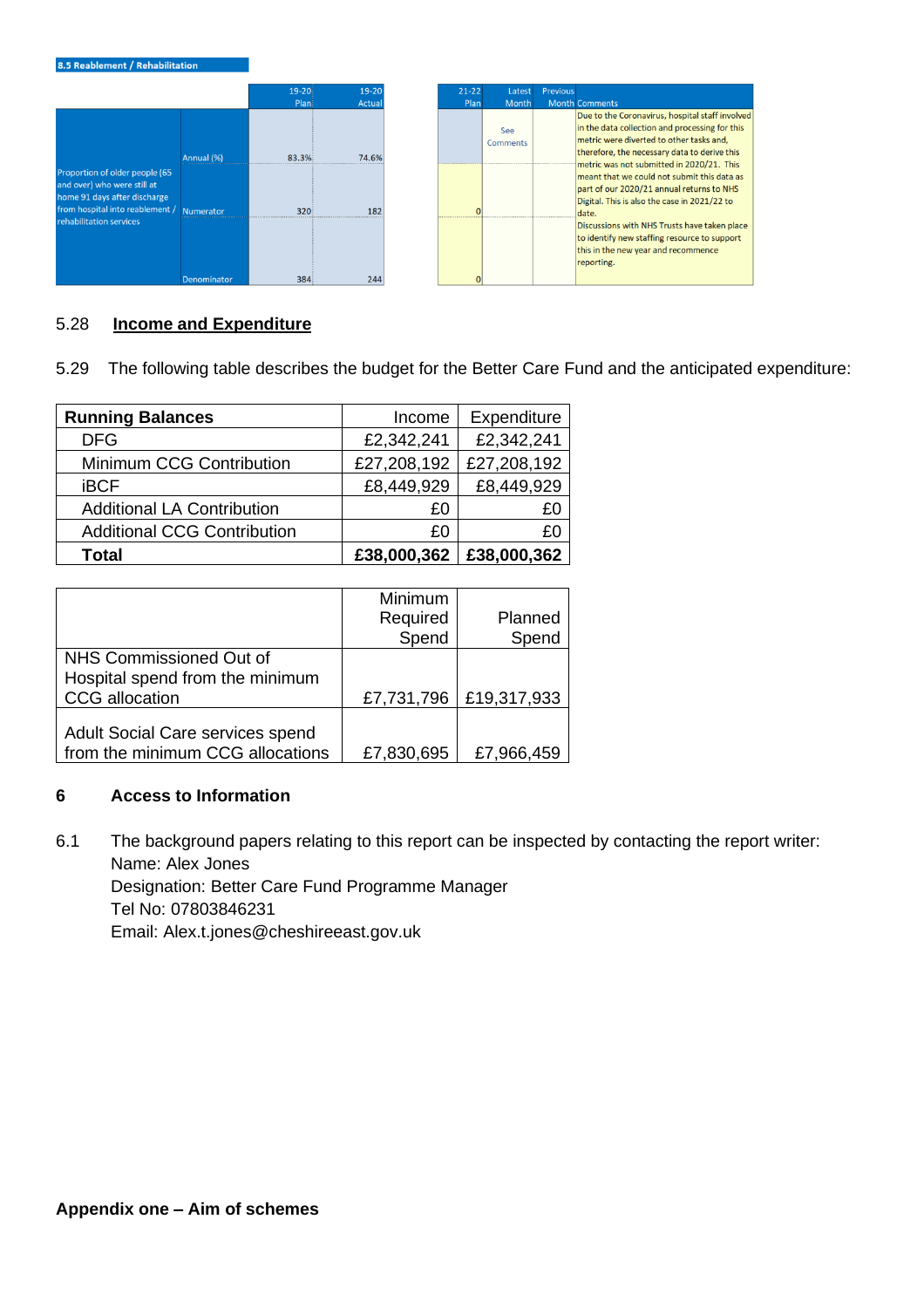| Sch            | Scheme       | <b>Brief Description of Scheme</b>                                                                                                                         | Expenditure |
|----------------|--------------|------------------------------------------------------------------------------------------------------------------------------------------------------------|-------------|
| eme<br>ID      | Name         |                                                                                                                                                            | (E)         |
| 1              | ibcf Block   | Direct award of short-term contracts for 8 winter pressure beds to support                                                                                 | £363,297    |
|                | booked beds  | Covid-19 pressures, winter pressures, supporting hospital discharges or                                                                                    |             |
|                |              | preventing admission. The rationale for completing a direct award was as                                                                                   |             |
|                |              | follows: an anticipated second wave of Covid-19, non Covid-19 related                                                                                      |             |
|                |              | elective surgery and procedures which were cancelled/postponed are                                                                                         |             |
|                |              | currently being reinstated in hospitals which will increase demand, residents                                                                              |             |
|                |              | have avoided accessing primary care services and we anticipate a surge in                                                                                  |             |
|                |              | demand on these beds due to people's conditions deteriorating due to lack of<br>treatment, we are now seeing the demand on A & E services in our hospitals |             |
|                |              | rapidly increasing, Covid-19 is likely to be with us for the foreseeable future,                                                                           |             |
|                |              | we will need to access these beds to prevent hospital admissions as well as                                                                                |             |
|                |              | support hospital discharges and Care home providers do not have available                                                                                  |             |
|                |              | capacity and would not be inclined to complete a standard tendering process                                                                                |             |
|                |              | due to the short term nature of these contracts during normal circumstances.                                                                               |             |
|                |              | We know the enormous pressures that care homes are under at present due                                                                                    |             |
|                |              | to Covid-19, therefore, there is an even great need to award these contracts<br>via a direct award.                                                        |             |
| $\overline{2}$ | ibcf care at | Since the implementation of the new Care at Home contract in November                                                                                      | £40,000     |
|                | home         | 2018 the Council does not pay a retainer fee for the first 7 days for hospital                                                                             |             |
|                | hospital     | admission or respite; however, the provider is contractually obligated to hold                                                                             |             |
|                | retainer     | open the care packages for this time. In order to assist with service                                                                                      |             |
|                |              | continuity there may be instances upon agreement from the Contracts                                                                                        |             |
|                |              | Manager where a retainer fee will be paid for up to the following 7 days. (i.e.                                                                            |             |
|                |              | day 8 to 14). In certain circumstances there may be cases where a Service<br>User is only a few days from being discharged from hospital and so to         |             |
|                |              | support a smooth transition a retainer fee may be paid for a nominal number                                                                                |             |
|                |              | of days. This is only in exceptional cases and needs authorising in                                                                                        |             |
|                |              | partnership with Contracts and Operational Locality Managers.                                                                                              |             |
| 3              | ibcf rapid   | The Rapid Response Service will facilitate the safe and effective discharge of                                                                             | £797,473    |
|                | response     | service users from hospital who have been declared as medically fit for                                                                                    |             |
|                |              | discharge but who may have still have care needs that can be met in the                                                                                    |             |
|                |              | service users own home. The service will seek to prevent readmission to<br>hospital by ensuring wrap around services are in place in the first 48 hours    |             |
|                |              | following hospital discharge. The Service will also provide support to Service                                                                             |             |
|                |              | Users with complex health needs and end of life support at a level. Through                                                                                |             |
|                |              | the provision of 7 day working, the service will ensure a timely response to                                                                               |             |
|                |              | hospital discharge to reduce delayed transfers of care and create capacity                                                                                 |             |
|                |              | and throughput for non-elective admissions.                                                                                                                |             |
| $\overline{4}$ | ibcf social  | Social Worker (x1) dedicated to the Discharge to assess beds at Station                                                                                    | £112,000    |
|                | work support | House, Crewe. Social Care Assistants (x2) additional assessment and care<br>management capacity to support the revised processes around hospital           |             |
|                |              | discharge using reablement exclusively for this purpose (East locality).                                                                                   |             |
|                |              |                                                                                                                                                            |             |
|                |              | ibcf Winter Additional Social Care staff to prevent people from being delayed                                                                              |             |
|                |              | in hospital - Funding of additional staff to support a 'Discharge to assess'                                                                               |             |
|                |              | model. Funding is continuing to provide a team manager, social worker and                                                                                  |             |
|                |              | occupational therapist.                                                                                                                                    |             |
|                |              | iBCF Social Work Team over Bank Holiday weekends - Increased capacity in                                                                                   |             |
|                |              | the Social Work Team over Bank Holidays and weekends. This is to ensure                                                                                    |             |
|                |              | patient flow and assisting in reducing the pressure on the NHS can be                                                                                      |             |
|                |              | maintained over a seven-day period. Cheshire East will provide 2 social                                                                                    |             |
|                |              | workers and 2 care arrangers (split between the 2 hospitals) that cover the                                                                                |             |
|                |              | weekends and bank holidays. This support would be 124 days for the<br>weekends and another 8 days for bank holidays giving 132 days each per               |             |
|                |              | year.                                                                                                                                                      |             |
|                |              |                                                                                                                                                            |             |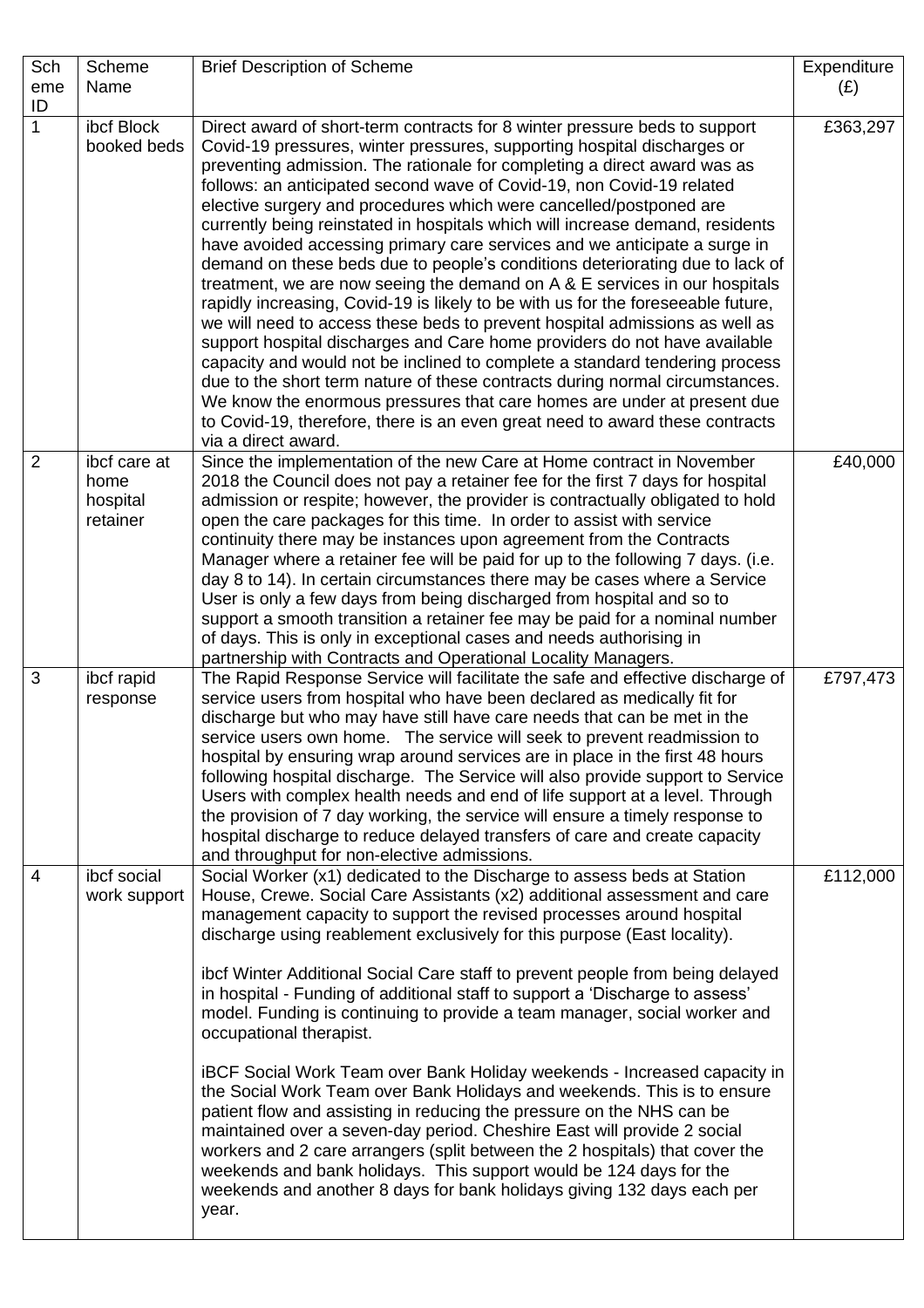| 5              | <b>iBCF 'Winter</b><br><b>Schemes</b>                                                                                                                       | Additional capacity to support the local health and social care system to<br>manage increased demand over the winter period. Evidence-based<br>interventions designed to keep people at home (or in their usual place of<br>residence) following an escalation in their needs and/or to support people to<br>return home as quickly as possible with support following an admission to a<br>hospital bed.                                                                                                                                                                                                                                                                                                                                                                                                                                                                                                                                                                                                                              | £500,000   |
|----------------|-------------------------------------------------------------------------------------------------------------------------------------------------------------|----------------------------------------------------------------------------------------------------------------------------------------------------------------------------------------------------------------------------------------------------------------------------------------------------------------------------------------------------------------------------------------------------------------------------------------------------------------------------------------------------------------------------------------------------------------------------------------------------------------------------------------------------------------------------------------------------------------------------------------------------------------------------------------------------------------------------------------------------------------------------------------------------------------------------------------------------------------------------------------------------------------------------------------|------------|
| 6              | <b>iBCF</b><br>Enhanced<br>Care<br>Sourcing<br>Team (8am-<br>8pm)                                                                                           | The scheme sees the continuation of funding for the Care Sourcing Team<br>following on from a successful pilot; the service provides a consistent<br>approach to applying the brokerage cycle and in turn, makes best use of<br>social worker time. The Care sourcing team undertake all aspects of the<br>Brokerage cycle: enquiry, contact assessment, support planning, creation of<br>support plan, brokering, putting the plan into action as well as monitor and<br>review of the support. The service operates Monday to Sunday. The Care<br>Sourcing Team comprises of a range of employees including team and<br>deputy manager, admin, care sourcing officers as well as a social care<br>assessor. This funding is to enable an 8 till 8 operation. The model is fully<br>compliant with the Care Act 2014 as it provides information and advice,<br>prevention, assessment, review, safeguarding, carers, market management<br>and shaping, charging, support planning, personalisation and arranging care<br>and support. | £440,463   |
| $\overline{7}$ | <b>iBCF</b><br>Improved<br>access to<br>and<br>sustainability<br>of the local<br><b>Care Market</b><br>(Home Care<br>and<br>Accommoda<br>tion with<br>Care) | Cheshire East Council has a duty under Section 5 of the Care Act to promote<br>the efficient and effective operation and sustainability of a market in services<br>for meeting the care and support needs of individuals. There are increasing<br>financial pressures on the social care market, for example National Living<br>Wage, recruitment and retention issues, which is resulting in a rise in care<br>costs. This scheme contributes towards the cost of care home and home<br>care fees as well as supporting the delivery of additional care packages<br>within the marketplace.                                                                                                                                                                                                                                                                                                                                                                                                                                           | £5,764,035 |
| 8              | <b>BCF</b><br><b>Disabled</b><br><b>Facilities</b><br>Grant                                                                                                 | The Disabled Facilities Grant provides financial contributions, either in full or<br>in part, to enable disabled people to make modifications to their home in<br>order to eliminate disabling environments and continue living independently<br>and/or receive care in the home of their choice. Disabled Facilities Grants<br>are mandatory grants under the Housing Grants, Construction and<br>Regeneration Act 1996 (as amended). The scheme is administered by<br>Cheshire East Council and is delivered across the whole of Cheshire East.                                                                                                                                                                                                                                                                                                                                                                                                                                                                                      | £2,342,241 |
| 9              | <b>BCF</b><br>Assistive<br>technology                                                                                                                       | Assistive technologies are considered as part of the assessment for all adults<br>who are eligible for social care under the Care Act where it provides greater<br>independence, choice and control and is cost-effective for individuals. The<br>provision of assistive technology is personalised to each individual and is<br>integrated within the overall support plan. The scheme will continue to<br>support the existing assistive technology services. The scheme also involves<br>piloting assistive technology support for adults with a learning disability (both<br>living in supported tenancies and living in their own homes).                                                                                                                                                                                                                                                                                                                                                                                         | £757,000   |
| 10             | <b>BCF British</b><br><b>Red Cross</b><br>'Support at<br>Home'<br>service                                                                                   | Cheshire East 'Support At Home' Service is a 2-week intensive support<br>service with up to 6 Interventions delivered within a 2-week period for each<br>individual. The aim is to support people who are assessed as 'vulnerable' or<br>'isolated' and who are at risk of admission to hospital or becoming a delay in<br>hospital. Service users have been identified as requiring additional support<br>that will enable them to remain independent at home, or to return home more<br>rapidly following a hospital admission. The interventions may include: A<br>'safe and well' phone call. A 'follow-up visit' within 1 working day. Help with<br>shopping. Signposting and referring to other agencies for specialist support.<br>The main focus of the service is on supporting people to remain at home<br>(preventing unnecessary hospital admissions by increasing intensive support<br>at home).                                                                                                                          | £297,570   |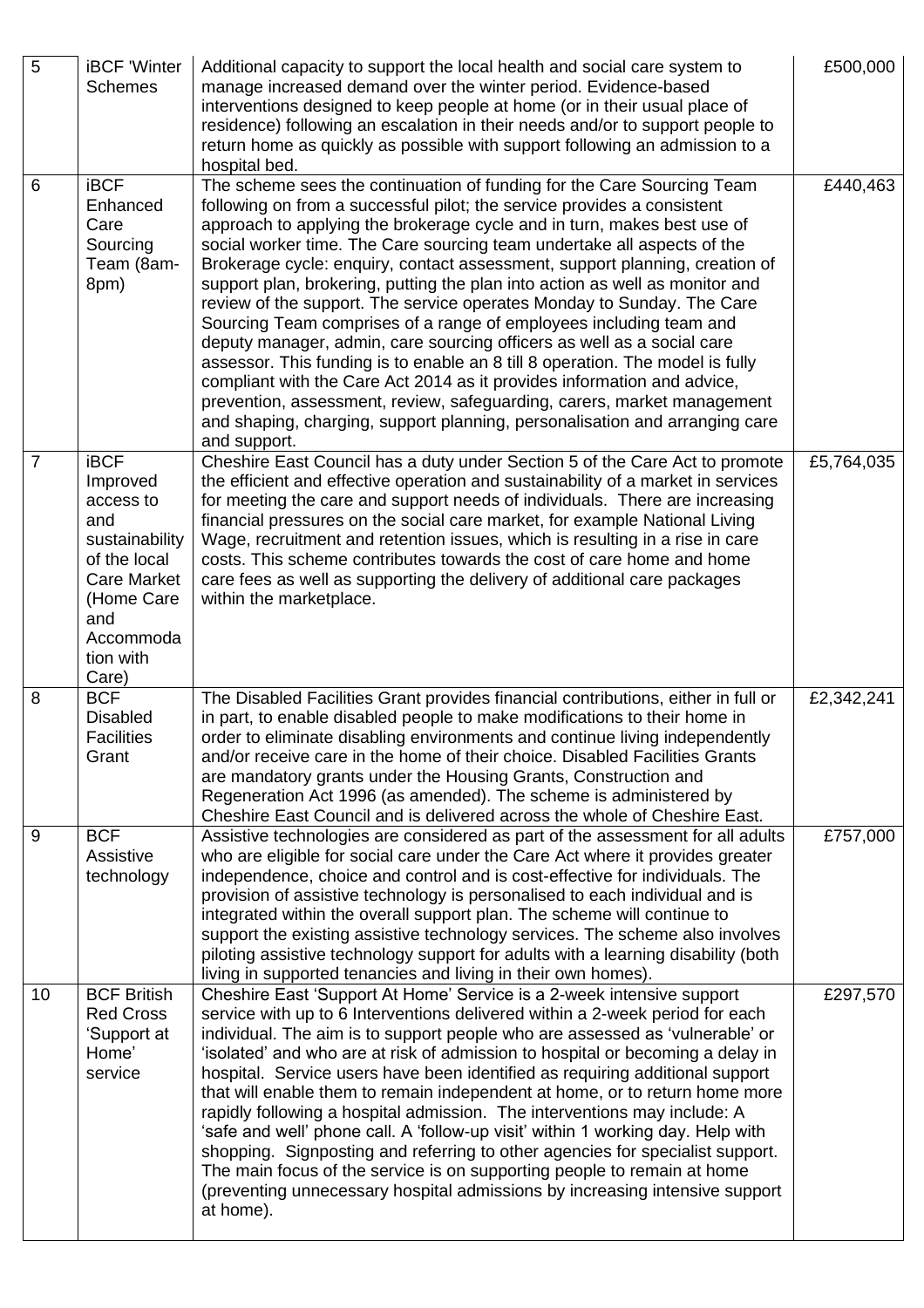|    |                                                                     | The commissioning responsibility for the British Red Cross services has<br>transferred from the CCG to the local authority.                                                                                                                                                                                                                                                                                                                                                                                                                                                                                                                          |                 |
|----|---------------------------------------------------------------------|------------------------------------------------------------------------------------------------------------------------------------------------------------------------------------------------------------------------------------------------------------------------------------------------------------------------------------------------------------------------------------------------------------------------------------------------------------------------------------------------------------------------------------------------------------------------------------------------------------------------------------------------------|-----------------|
| 11 | <b>BCF</b><br>Combined<br>Reablement                                | The current service has three specialist elements delivered across two teams<br>(North and South):                                                                                                                                                                                                                                                                                                                                                                                                                                                                                                                                                   | £4,771,325      |
|    | service                                                             | 1. Community Support Reablement (CQC-registered) - provides a time-<br>limited intervention supporting adults with physical, mental health, learning<br>disabilities, dementia and frailty, from the age of 18 to end of life, offering<br>personal care and daily living skills to achieve maximum independence, or to<br>complete an assessment of ongoing needs.                                                                                                                                                                                                                                                                                  |                 |
|    |                                                                     | 2. Dementia Reablement - provides up to 12-weeks of personalised, post-<br>diagnostic support for people living with dementia and their carers. The<br>service is focused on prevention and early intervention following a diagnosis<br>of dementia.                                                                                                                                                                                                                                                                                                                                                                                                 |                 |
|    |                                                                     | 3. Mental Health Reablement - supports adults age 18 and over with a range<br>of mental health issues and associated physical health and social care<br>needs, focusing on coping strategies, self-help, promoting social inclusion<br>and goal-orientated plans.                                                                                                                                                                                                                                                                                                                                                                                    |                 |
| 12 | <b>BCF</b><br>Safeguardin<br>g Adults<br>Board (SAB)                | The overarching objective of a SAB is to assure itself that local safeguarding<br>arrangements and partners act to help and protect adults in its area who:<br>have needs for care and support (whether or not the local authority is<br>meeting any of those needs) and; are experiencing, or at risk of, abuse or<br>neglect; and as a result of those care and support needs are unable to<br>protect themselves from either the risk of, or the experience of abuse or<br>neglect.                                                                                                                                                               | £422,380        |
| 13 | <b>BCF Carers</b><br>hub                                            | The Cheshire East Carers Hub provides a single point of access for carers,<br>families and professionals. The Hub ensures that carers have access to<br>information, advice and a wide range of support services to help them<br>continue in their caring role and to reduce the impact of caring on their own<br>health and wellbeing. Carers can registered directly with the Hub or referrals<br>can be made by professionals, any agency or organisation, relatives or<br>friends. The Hub offers groups and activities which carers will be familiar with<br>along with introducing new support opportunities co-produced with local<br>carers. | £398,000        |
|    |                                                                     | Through the period of 2021/22 the carers service is being recommissioned<br>as part of the developments a carers apprentice has been recruited to<br>support the work being carried out.                                                                                                                                                                                                                                                                                                                                                                                                                                                             |                 |
| 14 | <b>BCF</b><br>Programme<br>managemen<br>t and<br>infrastructur<br>е | The delivery of the Better Care Fund relies on joint commissioning plans<br>already developed across the health and social care economy. The scheme<br>covers the following: Programme management, Governance and finance<br>support to develop s75 agreements; cost schemes and cost benefit analysis,<br>Financial support, and amongst other things additional commissioning<br>capacity might be required to support the review of existing contract and<br>schemes and the procurement of alternative services.                                                                                                                                 | £411,558        |
| 15 | <b>BCF Winter</b><br>schemes<br><b>CCG</b>                          | The proposed schemes specifically support the achievement and<br>maintenance of the four-hour access standard, admission avoidance, care<br>closer to home and a continued compliance with the DTOC standard.<br>Schemes cover: discharge to assess, British Red Cross transport, non-<br>emergency transport, additional acute escalation ward and additional ED<br>staffing amongst others.<br>Each of the partners will be developing winter plans which will then form part                                                                                                                                                                      | £527,800        |
| 16 | <b>BCF</b><br>Homefirst<br>schemes<br><b>CCG</b>                    | of a place-based plan.<br>They are evidence-based interventions designed to keep people at home (or<br>in their usual place of residence) following an escalation in their needs and/or<br>to support people to return home as quickly as possible with support<br>following an admission to a hospital bed. The Home First schemes mainly                                                                                                                                                                                                                                                                                                           | £18,693,93<br>3 |